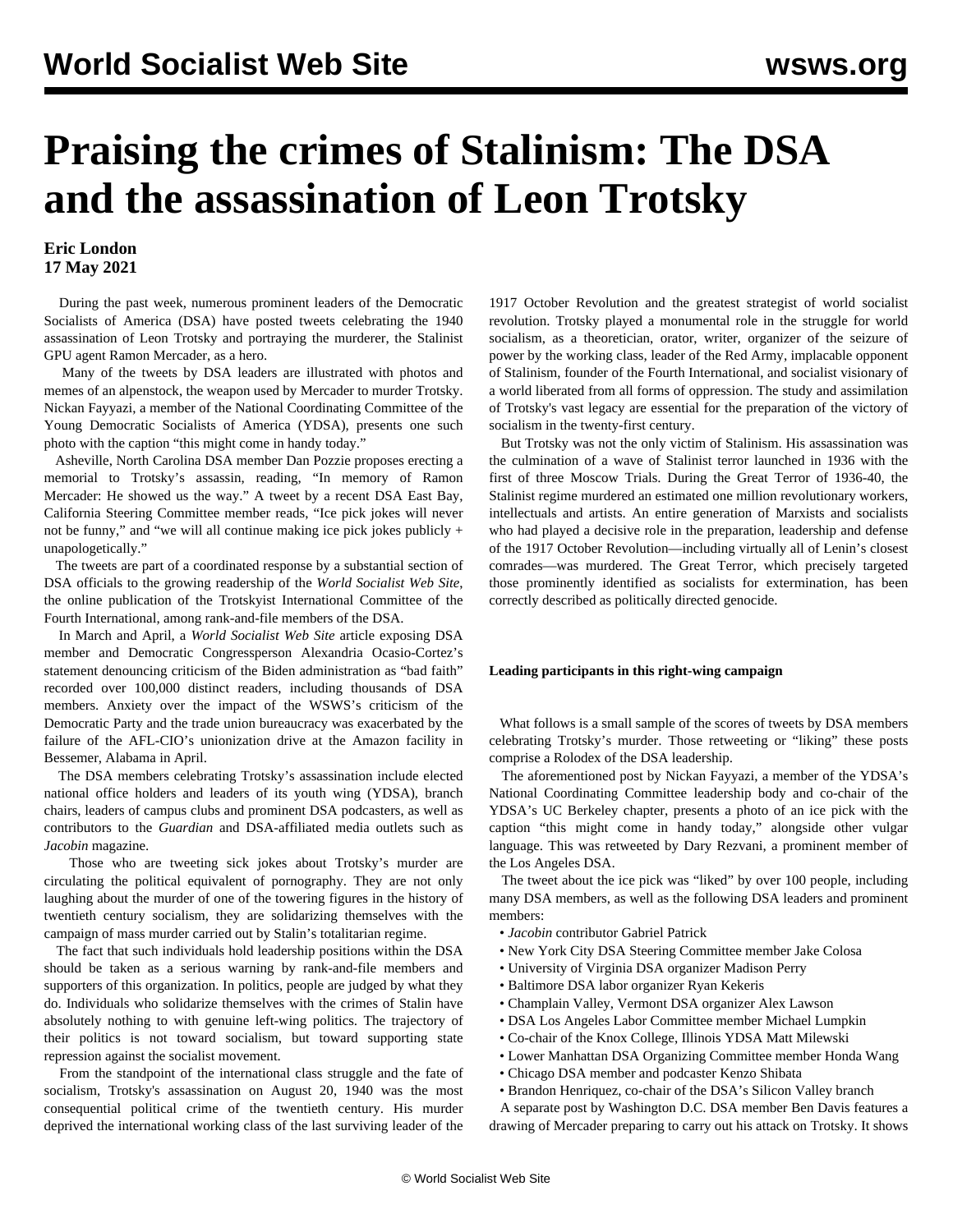the assassin holding an ice pick above Trotsky's head as the latter works at his desk. It bears the caption: "Clear out the wreckers." Davis worked for Bernie Sanders' campaign in 2020 as a data analyst and has written for the British *Guardian* newspaper, which describes Davis as someone who "works in political data in Washington D.C."

This post was also "liked" by a number of DSA members.

 The term "wreckers," drawn from the vocabulary of Stalinism, has distinct political implications. "Trotskyite wreckers" was a term employed by Stalin to justify the mass murder of Trotskyists and opponents of the Stalinist regime, based on the lying claim that they engaged in terrorism and sabotage. It featured prominently in the three Moscow frame-up trials and was used to justify the slander that Trotsky and his supporters were agents of fascism. On March 29, 1937, in the lead-up to the second Moscow Trial, Stalin gave a speech titled "Deficiencies in Party Work and Measures for Liquidating Trotskyites." In the course of the speech, Stalin employed the term "Trotskyite wreckers" 16 times.

 Another tweet, by former DSA National Electoral Committee member Nate Knauf, includes the same drawing depicting Trotsky's assassination, accompanied by the words, "That's right!!!" This post was "liked" by Ben Davis, Knox College YDSA's Matt Milewski, New York DSA's Ganeev Chichagov, and YDSA Purdue Co-Chair Mason Wyss, among others.

 An additional thread posted by a recent DSA East Bay Steering Committee member was "liked" by Guy Brown, a member of the DSA National Political Education Committee and co-chair of the Charlotte Metro DSA; Maura Quint, a DSA supporter and contributor at the *New Yorker* and the *Hill*; and an unidentified member of the Portland DSA's steering committee.

 In a separate post, Southwest Florida DSA and Florida Gulf Coast University YDSA member Morgan Kirk tweeted a meme about Trotsky's death.

The following DSA leaders "liked" this post:

- DSA National Political Committee member Blanca Estevez
- YDSA National Coordinating Committee member Nate Stewart
- DSA Immigration Rights Group Co-Chair Alexander Hernandez
- DSA National Electoral Committee member Austin Binns

 • University of Illinois Champaign-Urbana YDSA Co-Chair Niko Johnson-Fuller

• Co-chair of the DSA's branch in Erie, Pennsylvania, Cole Schenley

• DSA New York City Organizing Committee member Kayleen Pena.

#### **The role of Democratic Party operatives**

 Most of those posting, retweeting or "liking" these tweets are active members of the Democratic Party or officers of the AFL-CIO trade union bureaucracy. These include:

 • YDSA leader Nickan Fayyazi, who is a legislative intern for Democratic Berkeley City Council member Kate Harrison and a student government representative.

 • DSA Los Angeles member Dary Rezvani, who was a 2020 Democratic primary candidate for the 22nd Congressional District in California, and later that year was the Democratic Party-endorsed candidate for Community College District Trustee in Fresno, California. He lost both elections.

 • NYC DSA member Andrey Ganeev Chichagov, whose LinkedIn profile states that he is a member of the New York City Democratic Party County Committee and was office manager for Democratic New York State Senator Julia Salazar.

• Ryan Kekeris, who is the communications director of the International

Union of Painters and Allied Trades. In 2019, this trade union executive made \$99,367, according to Labor Department filings.

 • Prominent Chicago DSA podcaster Kenzo Shibata, who is a Chicago Teachers Union Executive Board member and was formerly the Illinois Federation of Teachers media director. Labor Department filings show he made \$142,817 in 2017 as a union executive.

 • YDSA leader Nate Stewart, who is an elected member of the Democratic Party Executive Committee in Dover, New Hampshire, and a delegate to the New Hampshire Democratic Party.

 • Washington D.C. DSA's Brad Chester, who was regional field director for Bernie Sanders' presidential campaign in the Metropolitan D.C. area and is a longtime Democratic operative, working on the staff of the Virginia and Texas Democratic Parties and on various Democratic campaigns. He authored an essay titled "Breaking Bad: How Obsession with an Independent Workers' Party Hurts the Socialist Electoral Project."

 • Joshua Armstead, who is vice president of the UNITE HERE Local 23 D.C. chapter.

 • Tasneem Al-Michael, who is vice president of the College Democrats of America and national college caucus chair of the Young Democrats of America.

 One DSA member who also "liked" such tweets is New York City DSA Organizing Committee member Honda Wang, a leading anti-Trotskyist within the DSA. Wang regularly posts attacks on the WSWS. The comments section of his TikTok videos attacking the WSWS are filled with commenters posting images of alpenstocks.

 Wang's politics and his past as a political consultant for Schoen Consulting give a sense of the type of right-wing Democratic Party operatives directing the DSA's attacks on the WSWS.

 On his LinkedIn profile, Wang explains that when working for Schoen, he "consulted on strategy and communications for political clients in both domestic and international markets," and "advised corporate clients in a wide range of sectors."

 Wang does not list the governments, politicians, state agencies and corporations with which he has worked, but Schoen Consulting's clients now include billionaire Michael Bloomberg and his Independence PAC, a private fund for buying political support, as well as Walmart.

 A public report on Schoen Consulting explains that the clientele of its founder, Bill Clinton advisor Paul Schoen, includes:

 Senator Hillary Rodham Clinton (NY), New Jersey Governor Jon Corzine, and Indiana Governor Evan Bayh, and his corporate clients have included Walmart, AOL Time Warner, Procter & Gamble and AT&T. Internationally, he has worked for the heads of state of over 15 countries, including British Prime Minister Tony Blair, Italian Prime Minister Silvio Berlusconi, and three Israeli Prime Ministers. Schoen helped introduce Victor Pinchuk, Ukraine oligarch, financier, and former member of Parliament, to philanthropic and political groups that have made him an international figure who now serves on the boards of the Peterson Center for International Economics, the International Crisis Group and the Clinton Foundation.

 Wang's career as a Democratic Party operative shows that the Democratic Party and AFL-CIO apparatchiks who comprise the DSA leadership identify in Trotsky a threat to their own material position and to the capitalist system. Undoubtedly, there are other provocateurs not named here who are also motivating these attacks behind the scenes from within the Democratic Party.